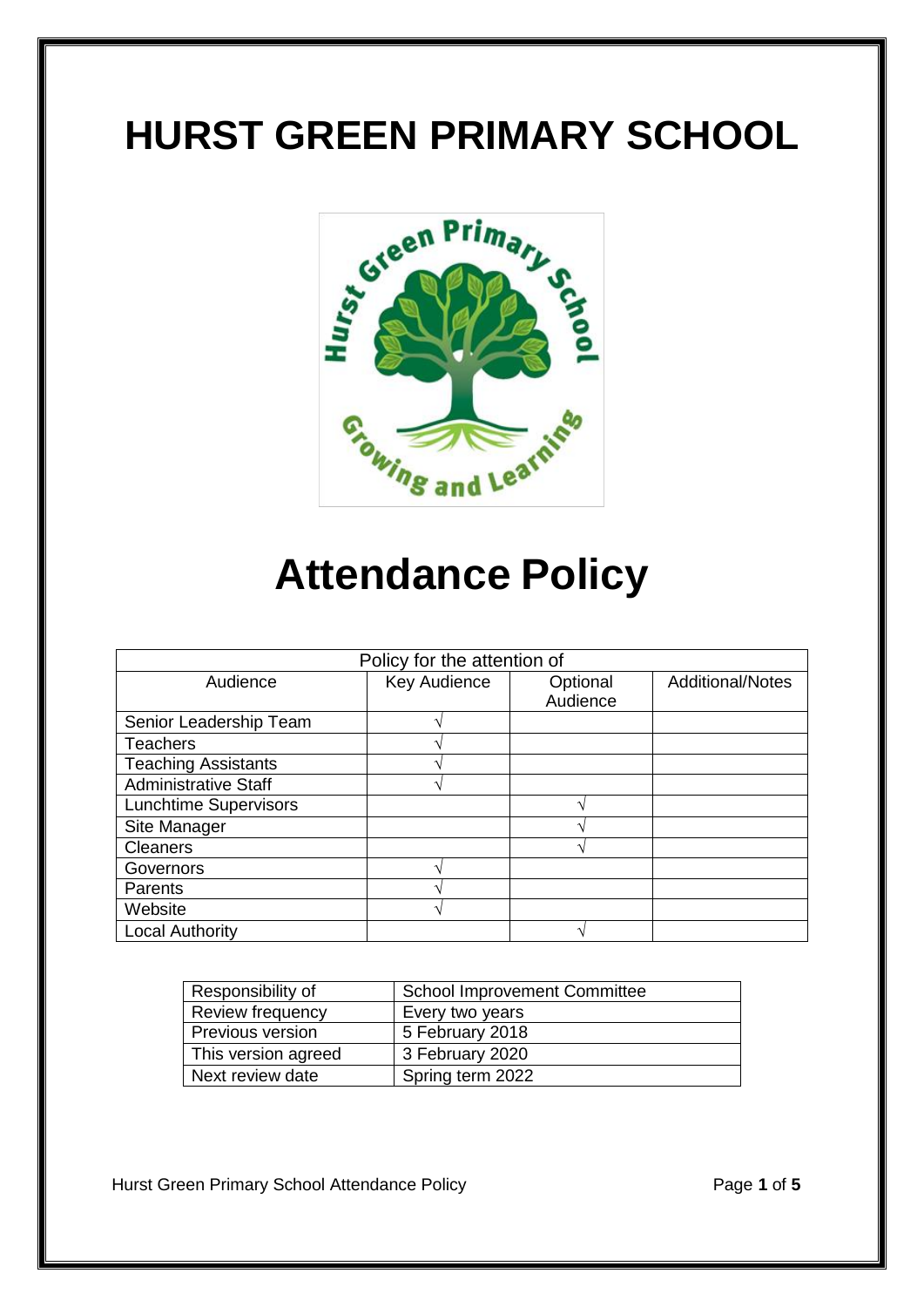# **Attendance Policy**

It is a legal requirement that all parents ensure that their children attend school regularly. They should also ensure that they arrive on time, correctly dressed and in a condition to learn. It is only the School within the context of the law that can approve absence, not parents. Therefore, only the School can decide whether an absence is authorised or unauthorised. This has to be recorded in the attendance register against the child's record of attendance.

# **Parental Support**

The role of the parent in supporting the school's efforts in securing high levels of attendance is critical. At Hurst Green Primary School we work hard to maintain effective and positive links with our parents and thus ensure that they are contacted at an early stage to deal with any unexplained absences of their child. Attendance at Hurst Green is good and the school acknowledges good attendance by rewarding children. Children are rewarded with certificates for perfect attendance, termly and annually.

### **Marking the Attendance Register**

Registers must be marked at the beginning of the morning and the afternoon session. Class teachers hold important responsibilities for the general welfare of pupils in their care; attendance and punctuality is an important feature of this. **The attendance register is a legal document and must be completed accurately and on time.**

- Registers must be completed using the electronic registers.
- Any absenteeism must also be recorded on the attendance sheet (paper copy) and sent to the school office. **It is crucial that this procedure is carried out in the case of an emergency.**
- Doors close at 8.55am. Any child arriving after this time will be marked as late and parents have to sign them in at the school office with an explanation for the lateness.
- If a child is unable to attend school, parents are expected to contact the school on the first day of absence. Please note if we have not been contacted by you, it is part of our school policy for a member of the Admin Team to contact parents on the first day of absence to enquire about your child's absence, which also ensures that your child is safe and has not set out to School and failed to arrive. If we are unable to contact anyone on the contact list for your child we may make a home visit.
- All absences must be followed up. Acceptable methods of communication can be a note, a personal visit from the parent/guardian, or another responsible adult, or a phone call.
- When a satisfactory reason for the absence is received then the absence can be classed as authorised.
- If no satisfactory reason has been received, this should be referred to the Headteacher or Deputy.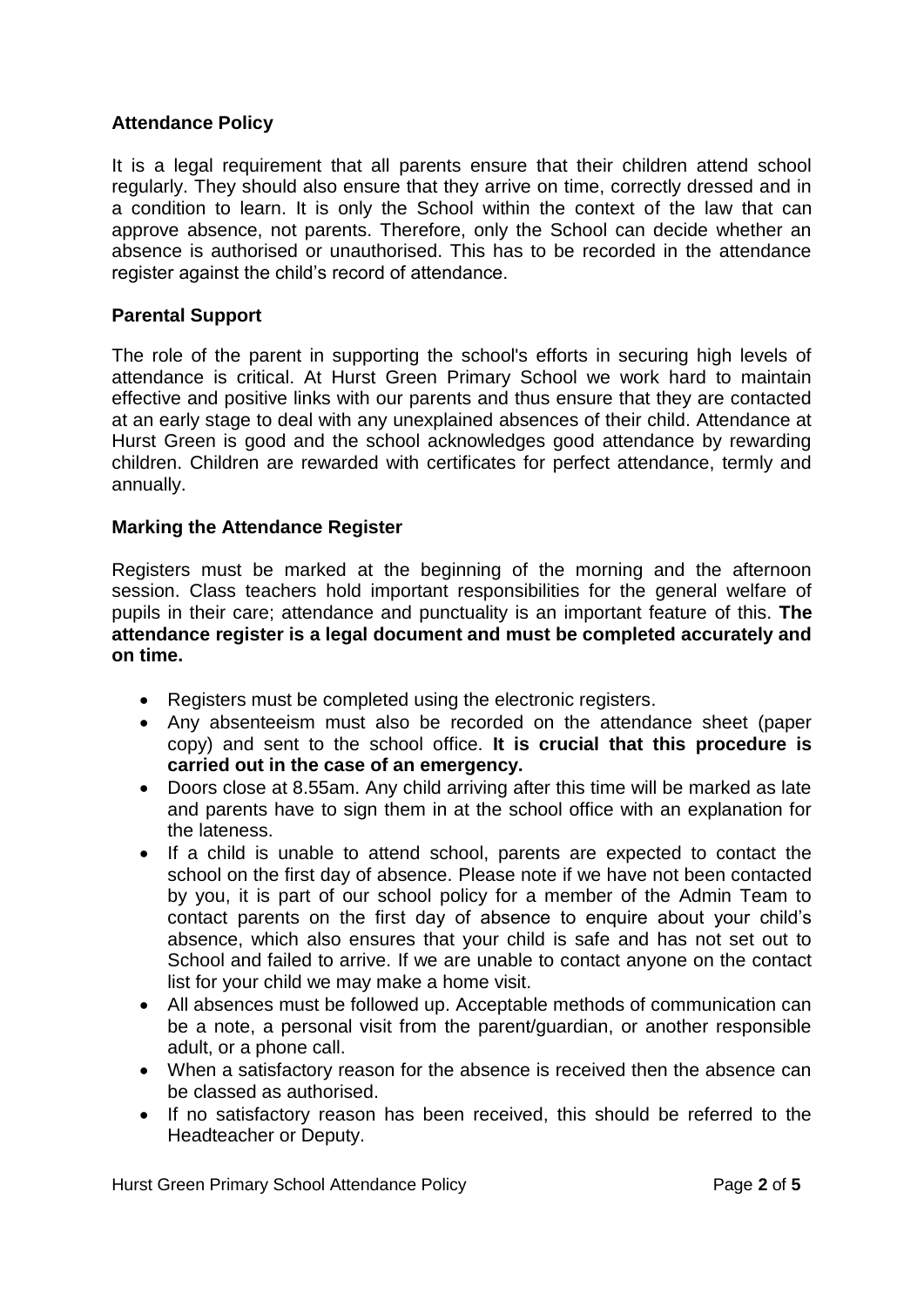Where children miss registration altogether and parents fail to provide an adequate explanation, the child may be marked as having an unauthorised absence for that session.

## **Lateness**

It is the responsibility of parents to ensure that children arrive at school on time. Registers open at 8.55am and close 30 minutes after the start of the session. If a child arrives after the register has been taken (i.e. after 9.00am) but before the registers have closed, they are marked as late (code L). If a child arrives after the registers have closed with no relevant reason (e.g. doctors appointment) they are marked as an unauthorised late (code U).

Children arriving to school after the doors are closed must enter through the main entrance and be signed into school by a parent.

Regular lateness will be followed up in the same way as developing patterns of absence. Persistent lateness is also reviewed and a letter sent to parents reminding them of registration times and may be referred to the Education Investigation Service.

# **Planned Absences**

Like all Local Authorities Dudley are concerned about the disruption planned absences in term time cause to a child's education. The key message is that good consistent attendance at school is crucial to giving a child the best chance of success and in fulfilling their true potential.

Parents are asked to note the following:

- Parents wishing the School to consider authorising an absence for any reason should read these notes carefully and complete the Absence Request Form (which is available from the school office and the school website).
- Any request for leave of absence must be made at least 2 weeks in advance of the absence.
- Parents need to consider carefully before making any request for absence as any time away from school can be detrimental to your child's education.
- Each case will be reviewed individually. In considering a request, the School will take account of the effects of absence on your child's education as well as your child's attendance record.
- Parents should not assume that completing the form guarantees that the absence request will be approved and should bear this in mind before booking holidays.
- The School will usually respond in writing within 5 working days of receipt of the form informing you whether your request has been authorised as an exceptional circumstance.
- Should the School decide to grant the leave of absence but the child does not return to school at the time he/she is expected to (i.e. following the expiry of the granted leave of absence period) and no information is available to the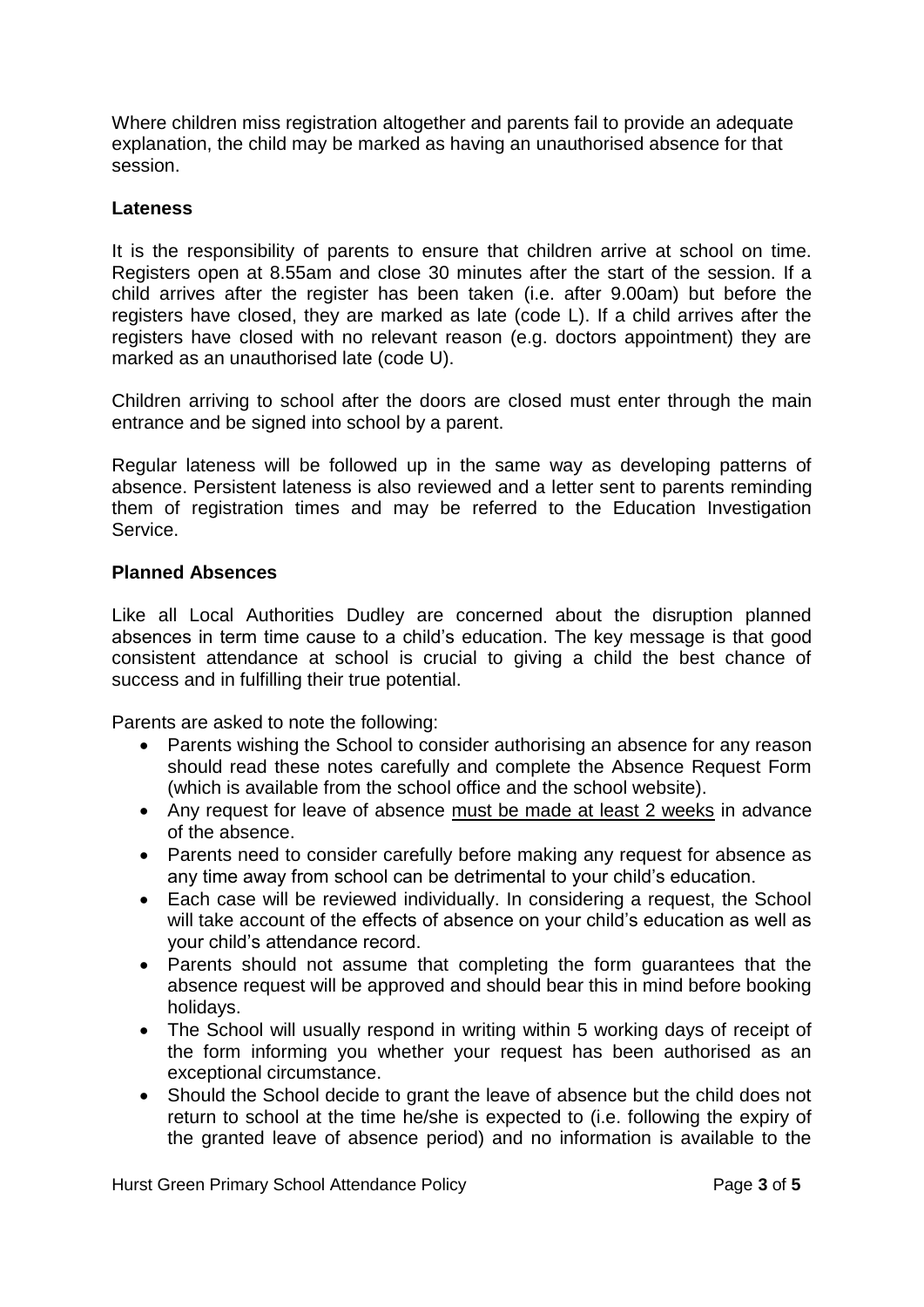School to explain/justify the continuing absence or make known the whereabouts of the child, his/her place at the School could be withdrawn.

- Should the school decide not to grant the leave of absence and parents still take their child out of school the absence will be recorded as unauthorised.
- This may be subject to a Penalty Notice costing up to £60 within 21 days per parent per child. This will increase to £120 if not paid within 28 days. Failure to pay the £120 fine within the period may result in court action. This can include offences committed before the 1 September 2013 for notices issued on or after that date.

### **Request for permission for absence during term time**

2013 amendments to the 2006 regulations make clear that Headteachers **may not** grant any leave of absence during term time, unless there are **exceptional circumstances**.

#### *For holidays*

- If a request is made for a holiday during term time there will need to be exceptional reasons as to why the holiday cannot be taken during the 14 weeks of school holidays.
- The granting of leave of absence for the purpose of an annual holiday in school term time is a matter for consideration and decision by the School.
- Please note that reasons such as cheap holiday offers or it being the only time an adult is available to take time off will not be granted as authorised – there should be exceptional reasons as to why the holiday cannot be taken during the 14 non term time weeks.
- A holiday taken without the permission of the School will be classed as an unauthorised absence and may be subject to a Penalty Notice fine of £60 per parent.
- It must be emphasised that holidays taken in term time can be disruptive to a child's education. Children are put at a disadvantage by missing days/weeks of what is a carefully structured programme of work.

The Headteacher can only authorise leave of absence in **exceptional circumstances**.

Permission may be refused for an absence if your child's attendance is low – any child with attendance under 90% is monitored on a monthly basis by the school.

There is no automatic right or entitlement for parents to take children out of school during term time.

The school term and holiday dates list is published at least a year in advance on the school website and Dudley MBC's website which allows plenty of time for parents to plan holidays and other planned absences accordingly.